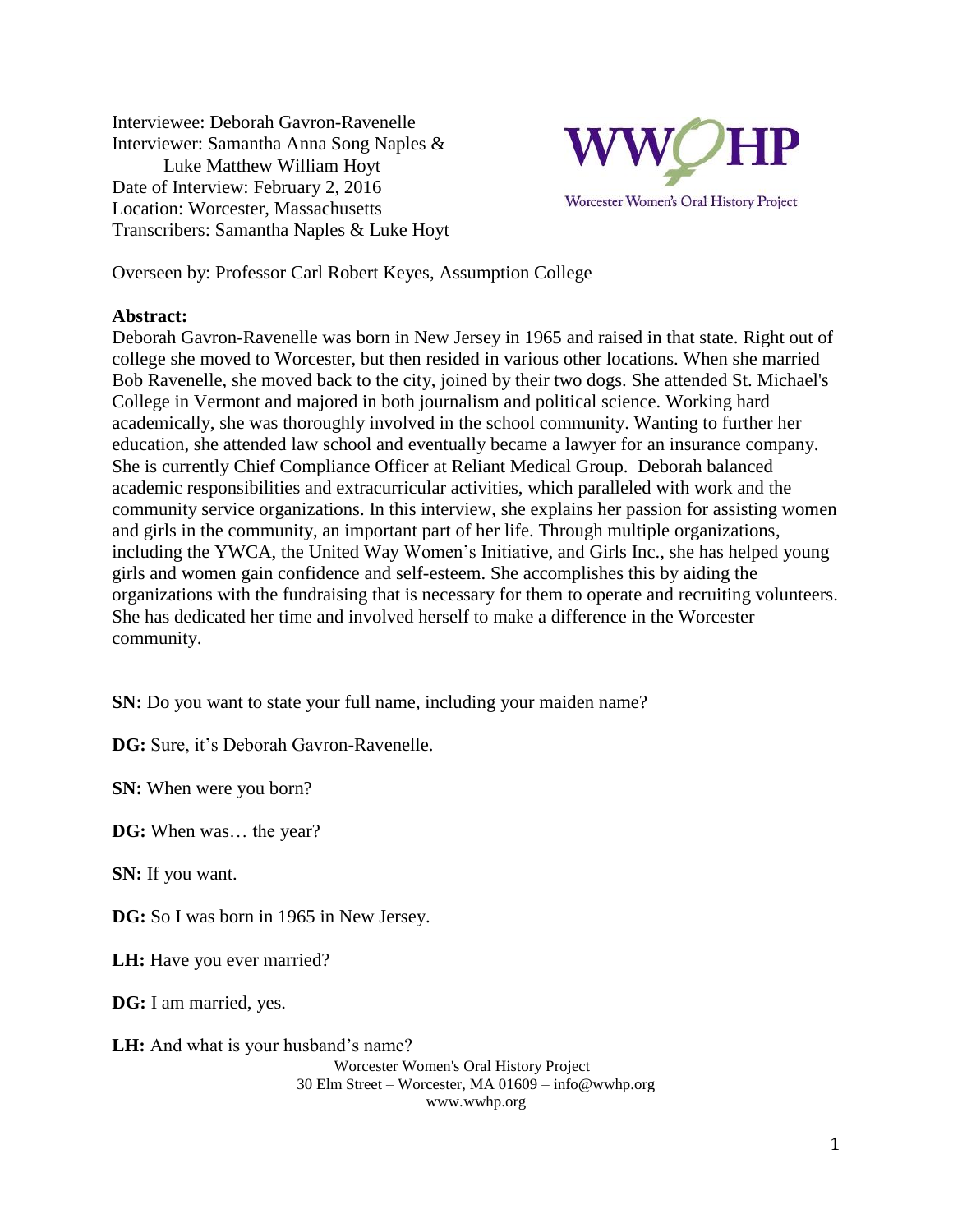**DG:** My husband's name is Bob Ravenelle.

**LH:** Okay.

**DG:** And he is actually the dean of students here.

**LH:** Oh that's cool.

**DG:** That's why I knew to say, "Hey I'll meet you at Charlie's." [laughs]

**LH:** Oh okay, that makes sense.

**SN:** I was wondering how she knew where that is...

**DG:** Yeah. [laughs]

LH: And do you have any children, grandchildren?

**DG:** Nope. Two dogs.

**LH:** Well dogs are considered children.

**DG:** They are, you're right. We have two Portuguese water dogs. Guinness and Libby.

**LH:** Oh that's cool.

**DG:** Yeah.

**SN:** I guess do you have any cultures or ethnicities that has to do with your identity of yourself?

**DG:** I guess I'm fascinated with my Polish history. And that's really it, I think.

**SN:** So you are interested in looking more into that?

**DG:** Yeah, I'm fascinated with World War II and the Holocaust and just understanding what the people went through, the culture.

**LH:** Yeah.

**SN:** I think that is interesting as well. Have you always lived in Worcester?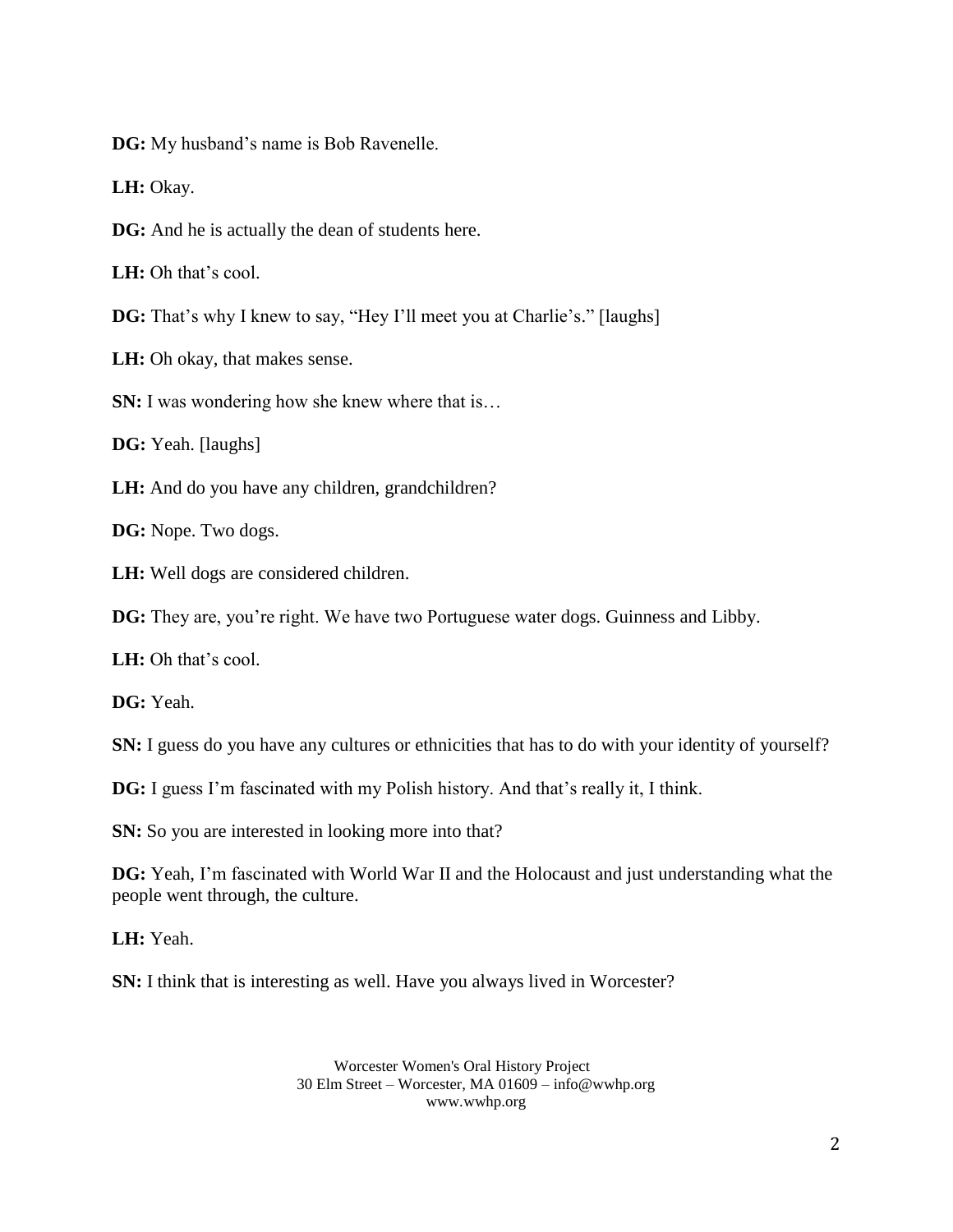**DG:** I have not. I lived in Worcester right out of college, rented a place with some friends and was there for three or four years. Moved to West Boylston and then got married, Bob was offered the job here and we moved back in 1998. So we have been here since '98.

**LH:** Where in Worcester do you live?

**DG:** We live—we're on campus. Do you know where north and south halls are?

**LH:** I think so?

**DG:** Do you know where the Living-Learning Center is?

**SN** and **LH:** Yeah-Yes.

**DH:** Okay, if you go to those back pod parking lots behind the LLC and there's three residence halls…

**LH:** Okay.

**DG:** We're the house on the furthest left.

**LH:** Okay.

**DG:** Yeah.

**SN:** Oh wow so you're really close.

**DG:** We are very close. [laughs]

**LH:** That's good.

**SN:** Where did you go to college?

**DG:** I went to St. Michaels in Vermont.

**SN:** What did you major in?

**DG:** I was a journalism and political science major.

**SN:** Was that what you sort of I guess dreamed about or...?

**DG:** Well I dreamed that I would be this renounced journalist and that I'd write a novel or two and I'd done none of that. I ended up—I graduated, worked in an insurance company in their law department, went to law school, and then I've been a lawyer since then.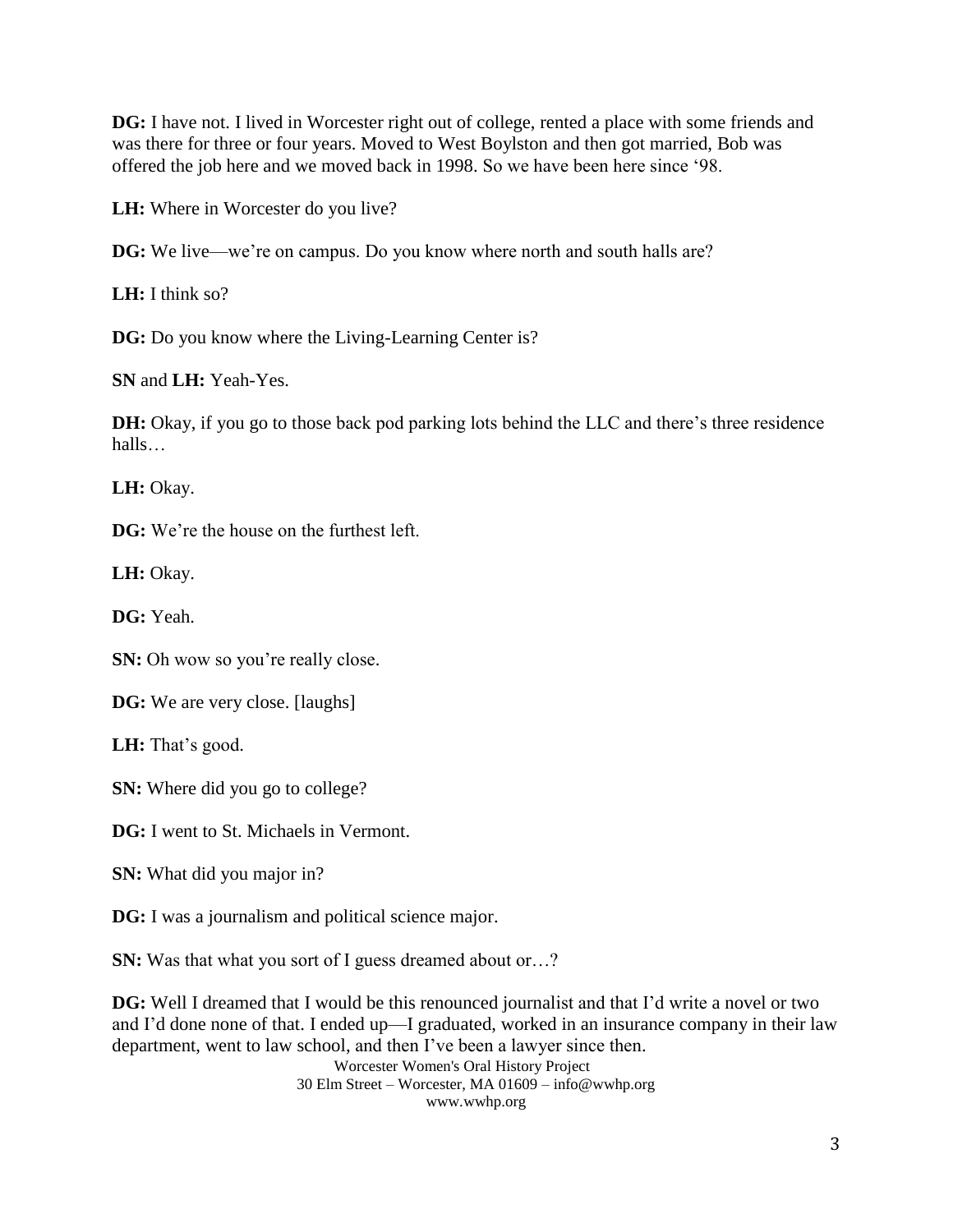**SN:** I didn't know you were a lawyer.

**DG:** Yeah.

**LH:** That's really cool.

**DH:** Yeah.

**SN:** A lot of schooling to go through?

**DG:** Yes, yes it is.

**LH:** Do you have any challenges when you were pursuing your education?

**DG:** Financial. You know trying to afford—I mean it's nothing what you all have to go through now but at the time it was really expensive. So financial aid and just loans and grants and things like that. I think the biggest challenge was that and you know just the uncertainty and sort of, you know, you all feel awkward and you don't really fit in.

**LH:** Yeah.

**DG:** And how are you supposed to maneuver this whole process.

**LH:** Yeah.

**DG:** So I think what everybody experiences, but I think money was the biggest.

**LH:** Yeah I think money is probably for the most, for most people.

**DG:** Yeah and it's scary because to get out of school and realize that you have all these loans to pay and would if I don't get a job and yeah it can be very scary.

**SN:** Do you like your job now? Like do you enjoy it?

**DG:** I do, I do, it's sort of—I'm the chief compliance officer at Reliant Medical Group. We're a physician practice and I'm responsible for privacy, compliance, business at business, ethics, business integrity. It's a highly regulated field so there's always things to make sure that physicians are doing and not doing and staff and things like that so it's interesting.

**LH:** What do you mean by compliance? What does that have... like...?

Worcester Women's Oral History Project 30 Elm Street – Worcester, MA 01609 – info@wwhp.org **DG:** So in health care you have all these regulations that you have to adhere to and make sure that, you know, certain contracts and certain agreements. Don't violate this and don't violate that

www.wwhp.org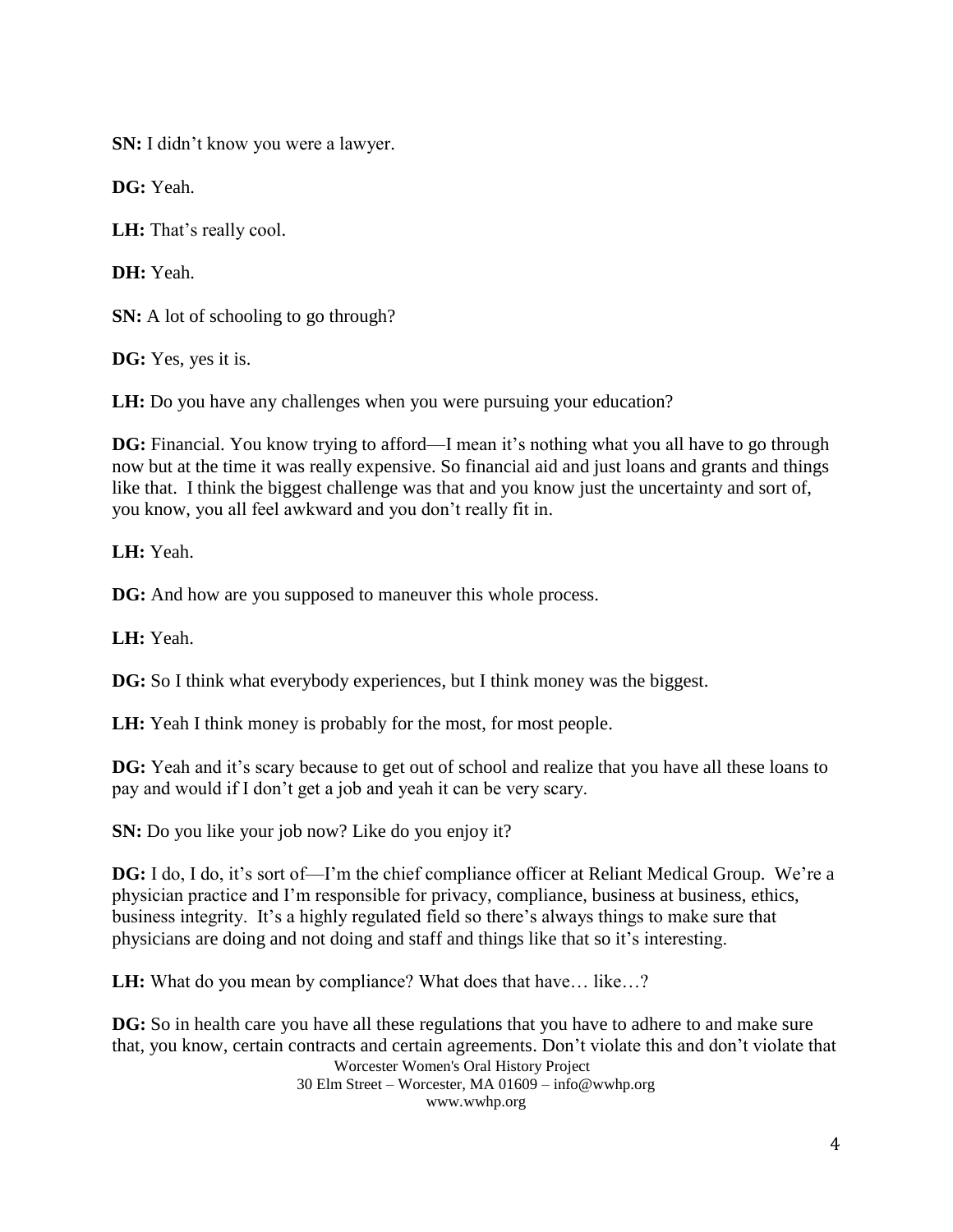and fall within this safe harbor, this exception, and there are requirements for different practices. Physicians need to have a license and they need to be board certified and they need to be you know have a license to prescribe medication. And then there are just ethical behaviors that you want the organization to adhere to, and there's privacy issues, and then there's sort of general legal issues that pop up, so it's a little bit of that but you're the conscience of the organization.

**LH:** Okay.

**DG:** So long-winded answer. [laughs]

**SN:** It's okay. It's good. Was there any specific person or event that influenced you into what you are doing now?

**DG:** No, I don't think so. No, I mean the sort of the drive and the motivation I think I got from my grandmother. The opportunity to get the job that I'm at now was actually from another woman who I met at the gym. We took a spinning class together and my previous employer was promoting men around me and I was getting very frustrated. So I approached her and just said, "Would you take a look at my resume, do you think I'm marketable, what do you think?" and she said, "Yes, I'll take a look at it." And then probably a month later she came back and she said, "You know, I've got an opening. It's an entry level position." I'd been finance as opposed to health care. So that was—that's something that I've taken with me is being willing to take a chance on someone so. So I guess yes, the answer is yes.

**SN:** That's interesting.

LH: So what was your first job?

**DG:** Probably babysitting.

**LH:** How old were you when you did that?

**DG:** Probably 12, 13. Yeah, hated it.

**LH:** One way to make money though.

**DG:** Yeah.

**SN:** Do you have any other jobs like after your babysitting, before your current job?

**DG:** I did, I worked in restaurants, I did cleaning, I worked at Friendly's [Restaurant] forever, which was a great job. Yeah I cleaned, mostly restaurants cleaning. Work-study job in college, I worked at the sports information office, so that was a pretty cool job.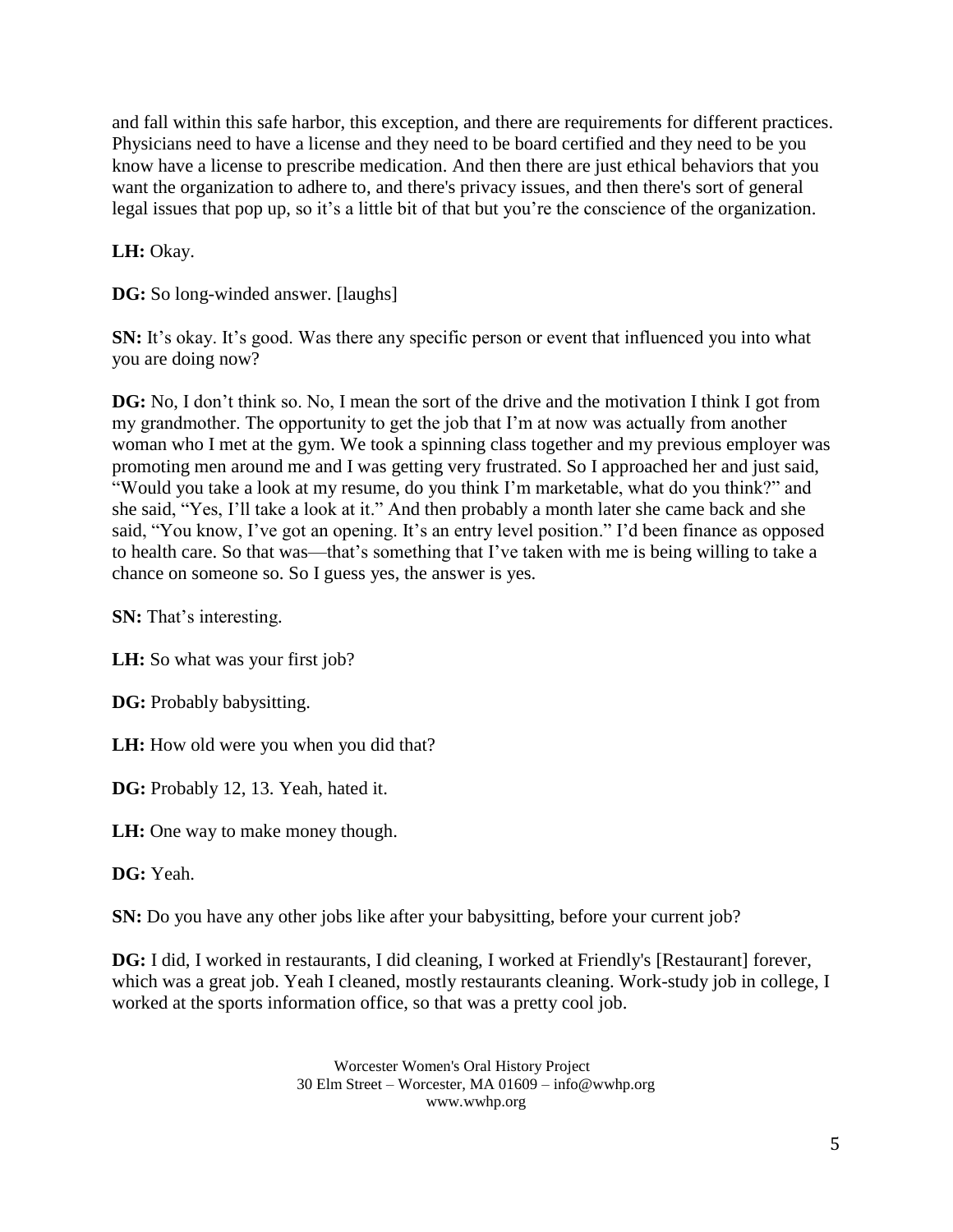**SN:** What sort of I guess, extracurricular activities or just activities in general-like were you a part of during college?

**DG:** During college?

**SN:** Yeah.

**DG:** I was on student council, like student government association. I was involved in the newspaper, the radio station. We had an Amnesty International group, another volunteer type group, I did that. Newspaper took up a lot of time. I did sports and then I became editor. Radio station we did the only drive time radio show at the time at St. Mike's, which was cool. So we would get news you'd get of the wire and you'd edit it and you had different folks that would be reading different stories. We had a—Bernie Sanders at the time was the governor, no Madeleine Kunin was the governor at the time and we would get to go to her press conferences once a week, which was really pretty exciting. So sometimes you get little tidbits of information that you'd see later or that night on local news and things like that. So that was a fun job to do. Did some yearbook, did admissions, yeah it's a lot.

**LH:** How were you able to balance all of your responsibilities?

**DG:** I don't know, I think, like a lot of people, the more you're involved in, the more you're able to balance your time. So I think [laughs] as best you could.

**LH:** What do you think of the positives and negatives of the job path that you took?

**DG:** What are the positives and negatives of the job I do now?

**LH:** Yes.

DG: Negatives, sometimes are the politics involved with jobs, the hours sometimes are a negative, but the hours are sometimes a positive. The politics is a big negative. The entitlement that some people feel that they're entitled to. You know you have some people that think they're—they don't need to follow rules, which is a little frustrating for someone who likes to have rules.

# **LH:** Yeah.

**DG:** The benefit is your job is never the same and there's always something new going on and even if it's the same, there's something that changes within five or six hours. The job that I have allows me to be involved in every single aspect of the organization so it's financial, it's how is money coming into the organization, how are we building a strategic plan as to where we want the organization to go, three, five, 10, 15, years from now. What are the IT—meeting with the IT folks to talk about what they need to do, how do we ensure that whatever we're adding to make some people's lives a little easier meets all the requirements and not disclosing patient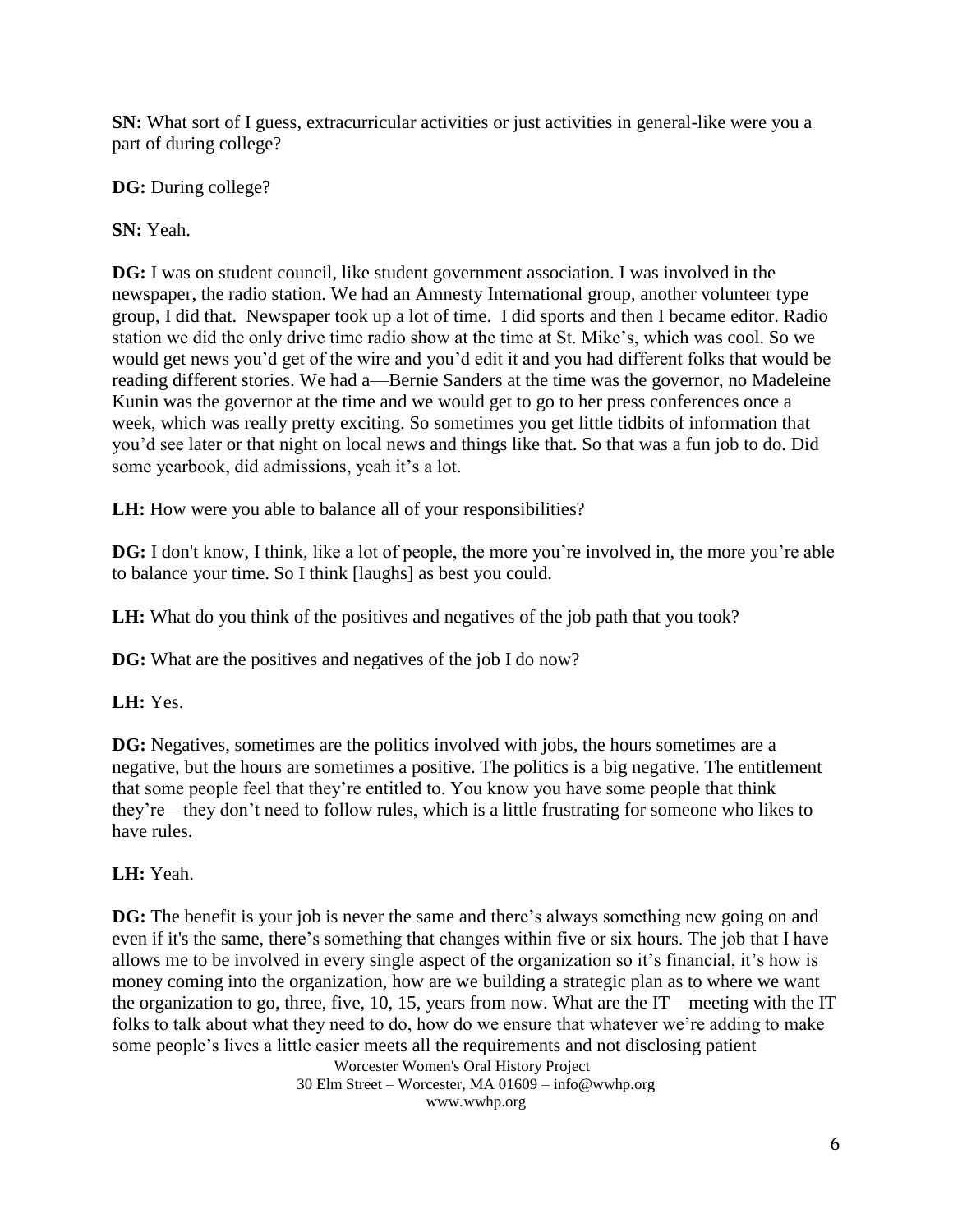information that we shouldn't be disclosing, how operations works, how do the front-end staff meet patients when they walk in the door, what are some of the challenges that they have. And being able to manage the five people come in and we've got seven people checking out and we've got a doctor yelling for something and a nurse yelling for something else and it's given me a little bit more empathy on the whole health care environment, which is always a good thing. Yeah.

**LH:** Cool.

**SN:** I guess, the choices that you made in your life, are you happy with those choices, or did you have a few things that you were like oh I should have done...

**DG:** A few regrets?

**SN:** Yeah.

**DG:** Bob and I talk about this a lot, the biggest regret I have is I didn't study abroad in college. So if you have the opportunity, do it! But that I have to say is probably the biggest regret. And when I look at it now it's probably not such a bad thing, I mean it's not, you know, I didn't—I don't know, it could have been—I don't know, what am I trying to say, in the grand scheme of things it's not that big of a regret. I mean I wish I would have done it, but you know other people have such bigger regrets.

**SN:** Where would you have wanted to study abroad?

**DG:** I don't know, I think I would have loved to have gone—well, I would have loved to have gone to Poland or some sort of central European country, but I would have loved to have gone to Italy or Portugal or Spain and, and anywhere.

**LH:** Have you visited any other countries?

**DG:** I have, I've been to England and Ireland. I've been to Nigeria. I've been to a lot of the Caribbean, Canada, Mexico.

**SN:** You like to travel?

**DG:** I do, I love it.

**LH:** How often do you travel?

**DG:** We try to take one vacation a year, like one big vacation.

**SN:** That's nice.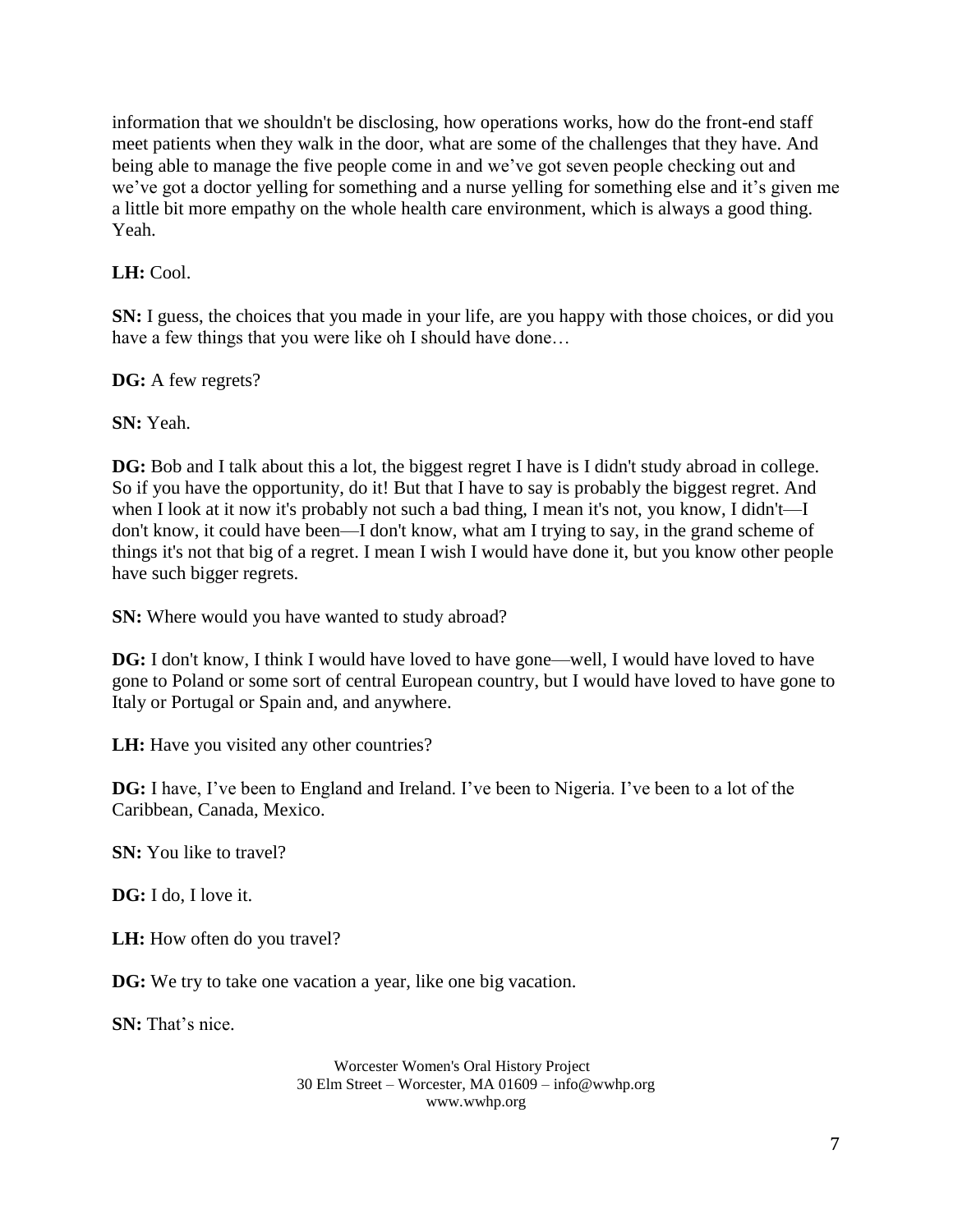**LH:** It's cool.

**DG:** Yeah.

**LH:** Do you consider yourself active politically?

**DG:** Not as much as I wish I was. So yes, I think I could do more.

**LH:** Do you follow any of the debates or...

**DG:** Yes, yup.

**SN:** I guess this sort of ties in with the politics, community... you said that you've been active in college and I guess was there any more community or volunteer work that you've done. [???]

**DG:** When we moved back to Worcester and when I started at Reliant I really became more engaged with Worcester community because I have been working in Marlborough and Boston and it was really hard to get back here but since then I sit on the board of the YWCA, which is right downtown, near the library and I sit on the board of Girls Inc. which is down by Worcester Academy, which you are probably familiar with that part of town, up near Vernon Hill, which is a pretty—it's a very sad depressed area, but they do a lot of really good work. The United Way has an organization that has a woman's initiative and what we do is we pool our resources and we look for opportunities to help young girls between say eight and twelve or eight and thirteen. So I sit on that leadership committee. We have a United Way Day of Caring which Assumption [College] always takes part of in the fall in September usually. So I've done that for the past eight years and was on the committee at Reliant for our giving campaign. I do a lot of work with the Reliant Foundation. So we have a foundation, which is geared towards helping individuals within the community who need assistance, whether its childhood obesity or breast cancer survivors and things like that.

**SN:** Oh would you want to I guess sort of go more in detail or in depth of the few organizations that were involved in?

**DG:** I think that the big three are the United Way, Girls Inc., and the YW. So the United Way, it's the Central Mass agency here, they do a lot of great work. Are you familiar with the United Way at all?

**SN:** I'm not…

**DG:** No.

**LH:** I haven't heard of it.

Worcester Women's Oral History Project 30 Elm Street – Worcester, MA 01609 – info@wwhp.org www.wwhp.org **DG:** I think one way to look at it is they are a repository, so they get a lot of money and then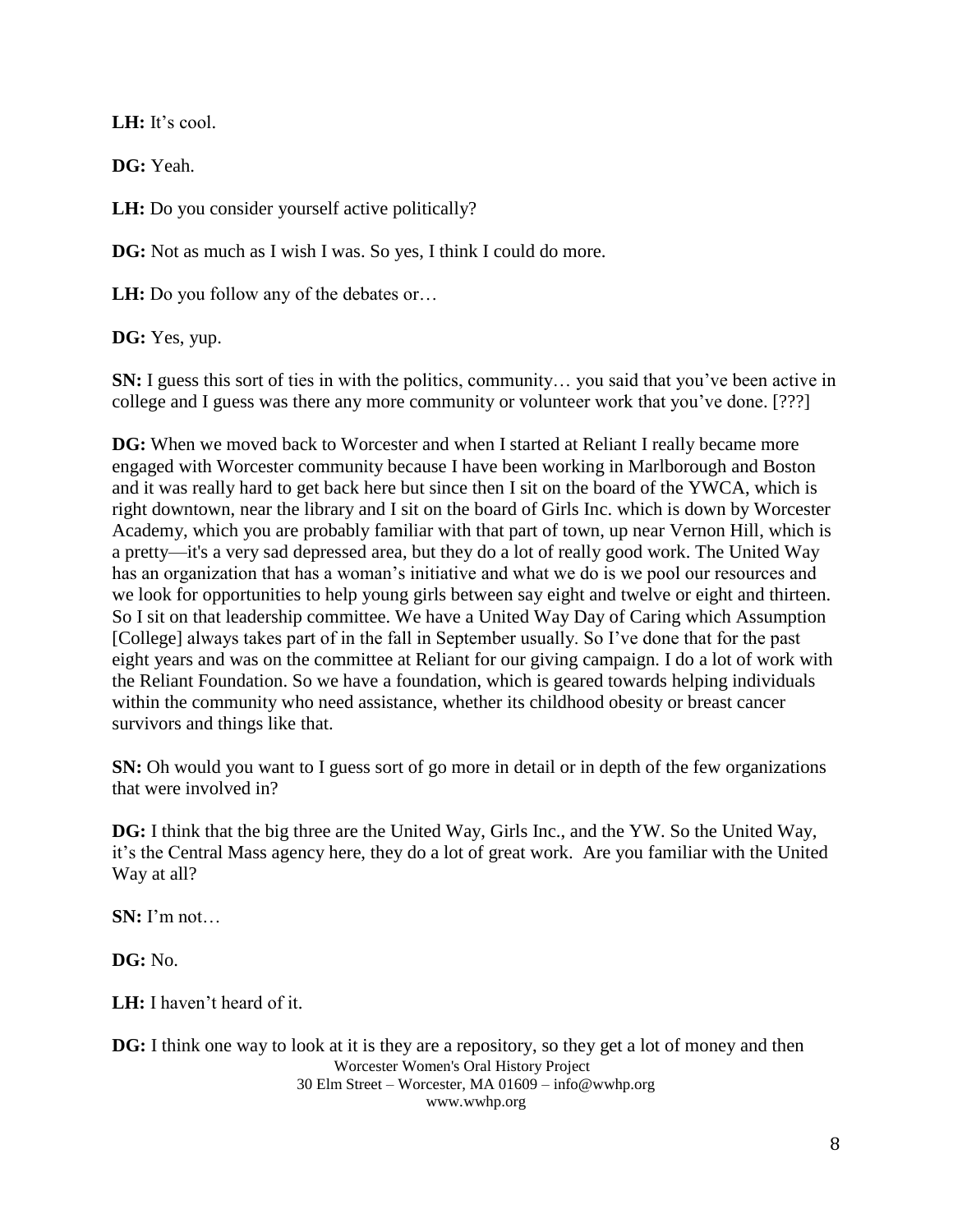they share that money with different agencies who apply for funding. And the Women's Initiative is a group within the United Way, but we do our own funding so Girls Inc. could be asking for money to run a summer program, there could be something from the Worcester Public Schools they want to do a program for young girls and self-esteem or do a program on antibullying. So a lot of work that we do at the United Way and the Women's Initative is geared towards helping and empowering young women. If you think of the YWCA, its main focus is to empower women and end racism. And those are the two pillars of that organization which as with all three organizations, its women empowerment that's very important to me. Girls Inc. does some phenomenal work with girls right up through high school and high school graduation. They have a program where they take—its leadership academy is a twelve week program and you are working with high school seniors and you do everything with them. You have an ice breaker—at one point we were rock climbing, you work with them on interviewing and how to present yourself when you are going on your college interviews and different types on leadership skills that they would need to be able to carry themselves in a very positive and professional way. It is a great group. So did that answer your question?

**SN:** Yeah, you're very passionate about those organizations.

**DG:** Yeah I am, they are great organizations.

**LH:** The YWCA what does that stand for?

**DG:** Oh gosh, YW… Young Women's Christian Association. Which to be honest I don't think I knew until I joined the board. Because there is you know the YMCA, which is the Young Men's Christian Association. But anybody can go to the YW.

**LH:** Okay, do you think that religion plays a part in what you do?

**DG:** No, no.

**LH:** Okay.

**SN:** Were there any challenges that you engaged in during those organizations that you were involved in?

**DG:** Any challenges within the different agencies?

**SN:** Yeah.

**DG:** Do they give you an example of what a challenge might be?

**SN:** No… but.

[Laughs]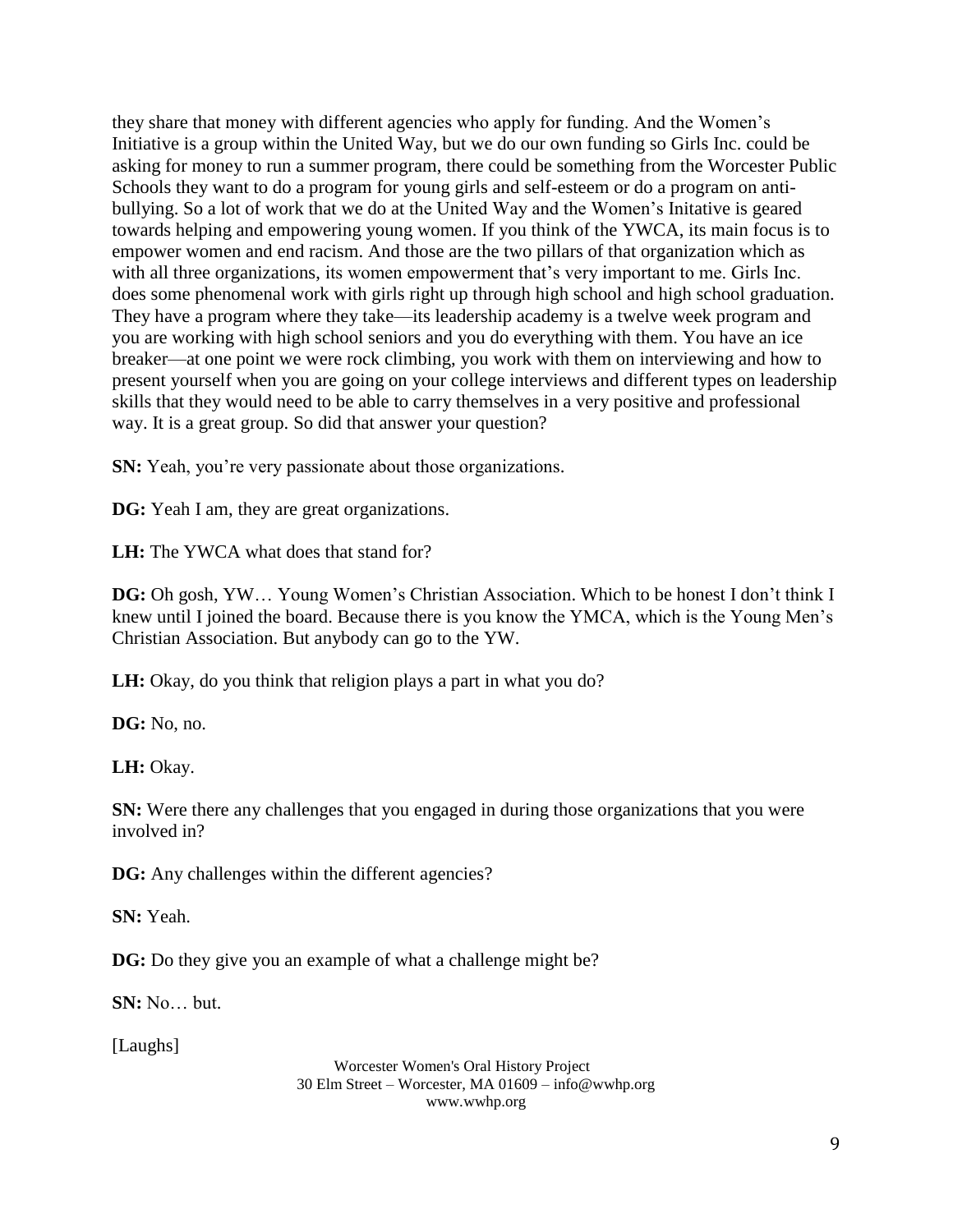**DG:** No Cliff Notes? [laughs]

**LH:** But this is one of the one we brainstormed of during our history class so we don't have any...

**DG:** What are some of the challenges with the agency...?

**SN:** Or just.

**LH:** Any obstacles that you faced while trying to do those...

**DG:** No, well, my employer is very supportive of all the agencies and being part of the community because unfortunately they don't all meet before eight in the morning or after five, six, seven or eight o'clock at night. So there is time away from work, but they view that as a positive. So that definitely hasn't been a challenge. I think the challenge with all the agencies is just funding. And it's hard—I don't like to ask people for money and it's very hard for me to do that even though I am very passionate about the organization, it's still that people are struggling and it's not an easy thing to part with your money. So you really need to put that passion in and explain why it's an important opportunity to get involved in the organization. So sometimes what I'll do instead of asking for money I'll [ask] well would you like to volunteer. And then people volunteer and they say, "Oh yeah wow I should really—I should have my United Way donation go to Women's Initiative or something like that." So that's a challenge I think for me is fundraising for organizations.

**LH:** Any community service, what motivates you to do it?

**DH:** You know this is going to sound really deep but I guess I don't want anyone else to feel as though they aren't worthy and that somebody has their back. So I want everyone—I want all the young girls that you get to work with to realize that they have a lot of value and that someone really cares about what they are doing.

**SN:** That's really nice.

**DG:** [Laughs] Oh, thank you!

**SN:** To sort of let those girls know that there's somebody looking out for them.

**DG:** Yeah, yeah. Because we can be our own worst enemies. Right? Ggirls can be, women can be mean to each other so you need to stand up for each other.

**SN & LH:** Yeah.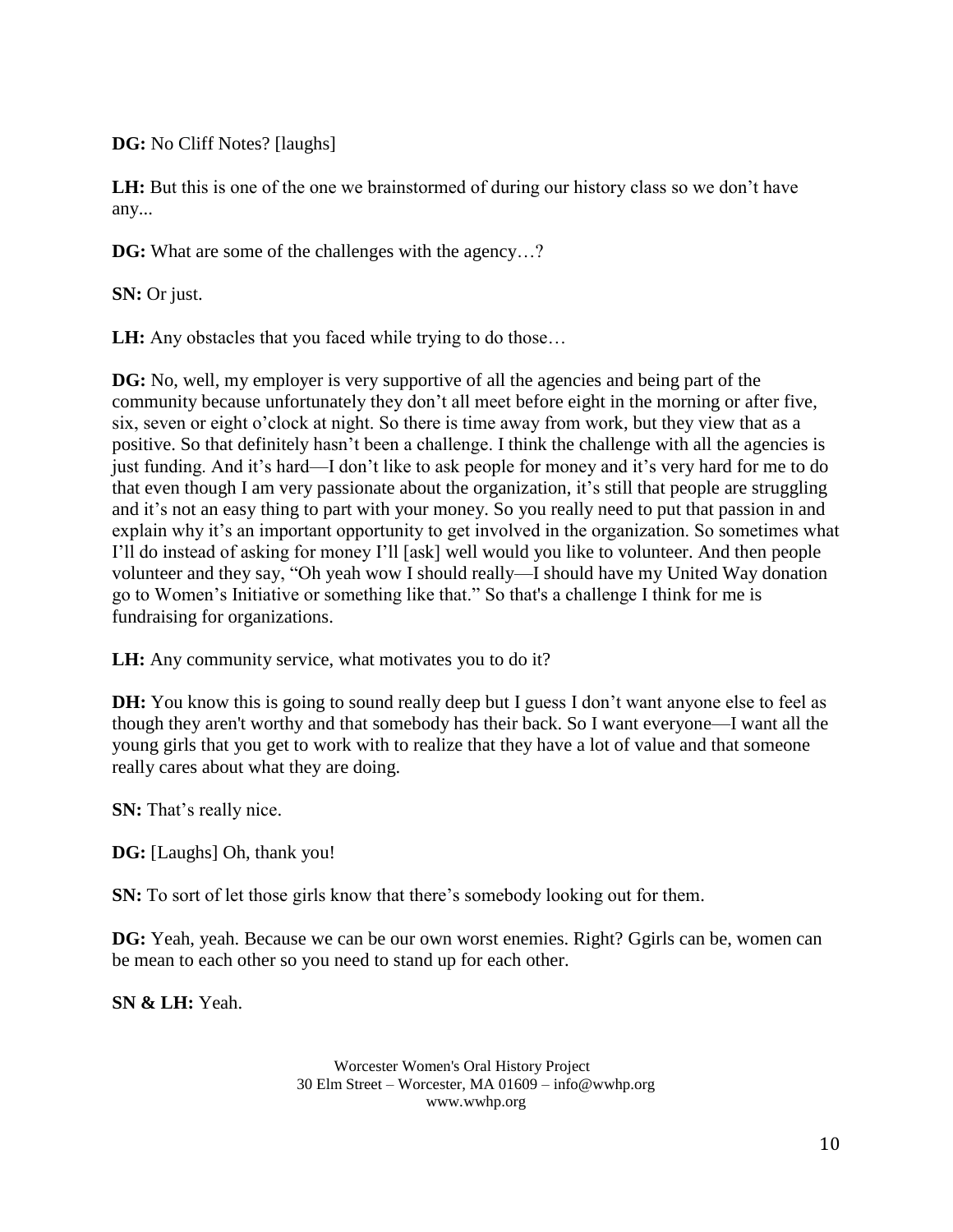**DG:** There's a quote, and it has to do with, oh... I had it now I've lost it, but there's something about the greater strength a woman has is to build up another woman. And so I think, I think that's really important. And not to think that everybody's—I mean I'm not very competitive, but I also feel as though there is a time and a place when you need to sort of put that aside and look at how you can help somebody else.

**LH:** That's really nice. What advice would you give to someone who is interested in joining some community services?

**DG:** Do a little research, which is the really awesome thing now is you can go online and real about everybody and anything but I would find out what it is you're interested in. Don't settle, because your time is really precious and it's special and it's just yours, so if you're involved in something and you know it's not a really good fit, it's okay to say you know what, this isn't a really good fit for me, I want to volunteer somewhere else. I think realizing that you can't nor should you try to do everything, and it's okay to be involved in one organization and really devote yourself to that and maybe find something else. But you don't have to get involved in 20 different things. Know what's important to you and get involved in that and know that it's okay, if it's not working out, it's okay to leave.

**SN:** That's good advice because some people may feel bad if they're in an organization and they don't feel like they are connecting.

**DG:** Yeah, yup. It took me a long time to be able to do that, and I've done that with books too. I would feel if I started a book, come hell or high water I am going to finish that book. And then you think to yourself I've just lost—I am never getting this time back. [laughs] And I just if it's not going to—it doesn't keep my interest, it's not something that I'm feeling as though I'm getting anything from it, I'm not going to waste my time.

LH: Yeah, it's not a good use of your time.

**DG:** You know, how many times have you been in a meeting, or maybe not, but you have been somewhere where you're listening to a lecture, well that's probably a bad excuse for an example anyways. [all laugh] But you just think, oh my God, I just lost two hours of my life. I'm never getting those two hours back.

# **LH:** Yeah.

**DG:** Do you get to take out the parts where I sound really smart or not and not like, the other parts. [all laugh]

**SN:** I mean I think all of the information that we get is very helpful and I think it's just good to just learn a lot about other people.

**DG:** Was this what you thought it would be like?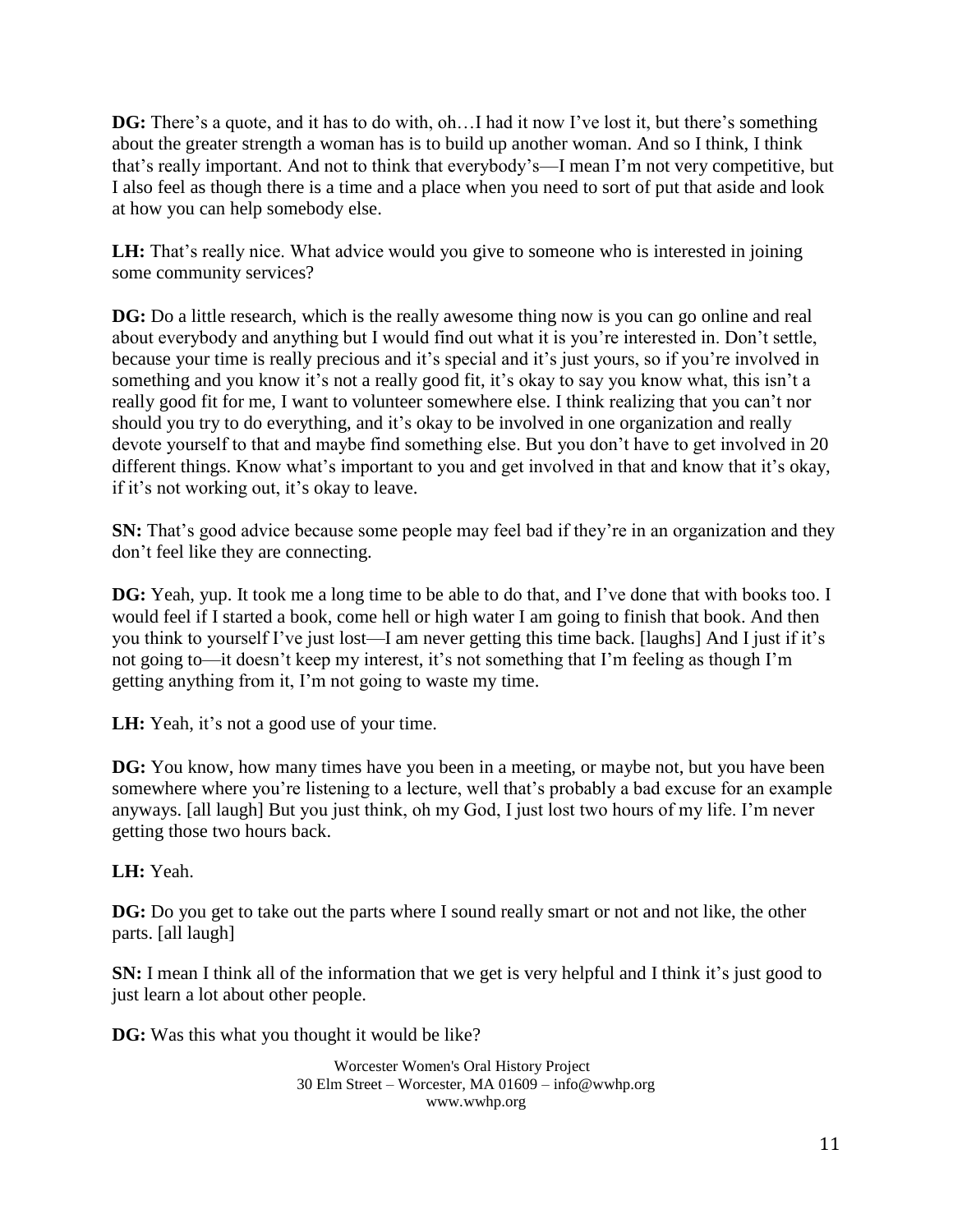**LH:** No, I thought it would be like, a little more formal and intimidating.

**DG:** Really? [all laugh]

**LH:** Yeah.

**DG:** Ok, did you think the same thing?

**SN:** I mean I kind of, I don't know. I expected, I guess, it to be more, I guess, put together. Like, I don't feel like, we kind of like, during class we kind of came up with the questions really last minute. I thought we should have done more. It's ok.

**DG:** That's alright.

**SN:** I think everything is going great.

**DG:** Yeah.

LH: Everything is going good.

**DG:** Good.

**SN:** Do you want to ask?

**LH:** Oh ok. Has there been any health issues with you or your family that has left like, a big impact?

**DG:** [laughs] It's kind of funny. I had open heart surgery right before Bob and I got married and discovered it because I had been having fainting spells and I was sure that I wasn't going to make it, you know. So we were engaged and I was thinking we should just get married before my surgery but I have been fine ever since. But that was my big scare. Didn't really have any broken bones, knock on wood.

LH: Yeah, that does sound scary. How long ago was this?

**DG:** Twenty-one years ago.

**LH:** Oh ok.

**DG:** Yeah. [faint rumbling] sorry that was my stomach. I didn't have lunch. [all laugh]

**LH:** I think we all are pretty hungry. [all laugh]

**SN:** I haven't had dinner yet. I feel you seem very young to have open-heart surgery.

**DG:** Well what they diagnosed me with was called Atrial Septal Defect and they typically find it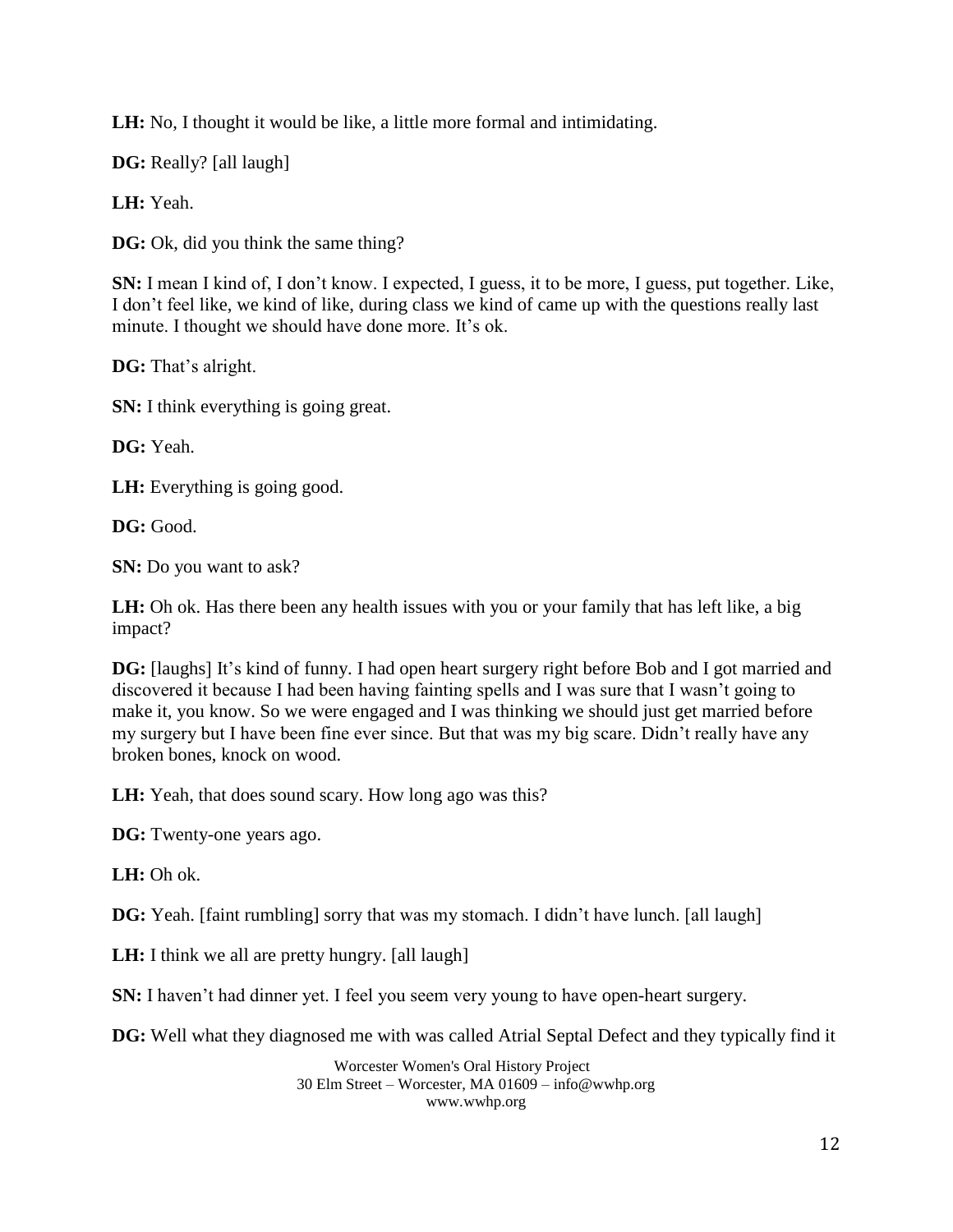in babies. So if you have a heart murmur one of the things they test is for that and for whatever reason they never tested when I was a baby. So they found it when I was almost thirty and they said I could wait but it would probably get worse so I just did it then.

**LH:** I'm glad everything worked out.

**DG:** Yeah me too. [all laugh]

**SN:** You recovered?

**DG:** Yeah, recovery was, was really pretty easy. It was hot. It was a really hot, hot summer but everything is fine.

**LH:** That's good.

**DG:** What were the topics that you had to ask, or that you came up with? Obviously you did like, education.

**LH:** The ones that we came up with in class were about community service and stuff like that but the ones that we got here were like, general information like family, where you are from.

**DG:** Yep.

**LH:** Then there is education, work.

**DG:** Yeah.

**LH:** There was a section for political and community involvement. So it's very nice and organized.

**DG:** Yeah, that's great.

**LH:** It's very helpful.

**DG:** A little easier too. You don't have to come up with all the questions yourself.

**LH:** Yeah, definitely.

**DG:** That would take forever.

**SN:** I had to do that last semester.

**DG:** Oh did you? What for?

**SN:** An interview.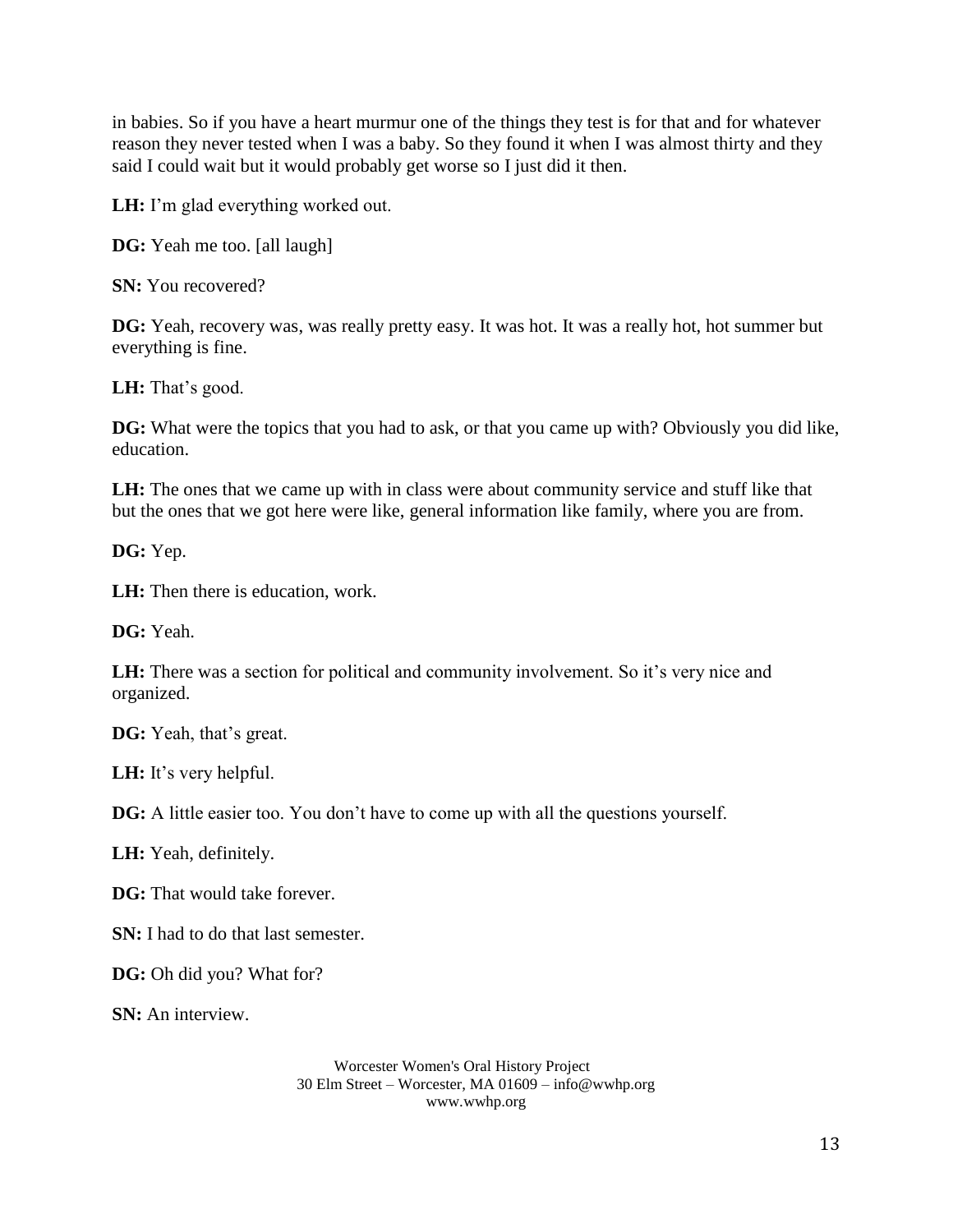**DG:** Oh wow, how did that interview go?

**SN:** Good.

**DG:** Good.

**SN:** Yeah.

**LH:** This is the first interview I've ever done.

**DG:** Oh really?

**LH:** Yeah.

**DG:** Well good.

**SN:** Have you done a lot of interviews yourself?

**DG:** On that side of the table, yes. Not being interviewed, but yes. It's much easier over there.

LH: Are you responsible for anyone's health besides your own?

**DG:** Well I make sure that Bob goes to the doctor and we have two dogs so I would say yes to that, but yeah.

**SN:** How are we doing on time?

**DG:** Twenty of.

**LH:** Ok, so.

**SN:** I feel like it's going, pretty fast.

**DG:** Yeah.

LH: Yeah, I thought it would be a lot longer but yeah, it's going.

**DG:** Is there anything you didn't get an answer to or?

**LH:** We still have about; we have a few more questions.

**DG:** Ok.

**LH:** So.

**SN:** I mean, I guess it's kind of like changing the topic abruptly but.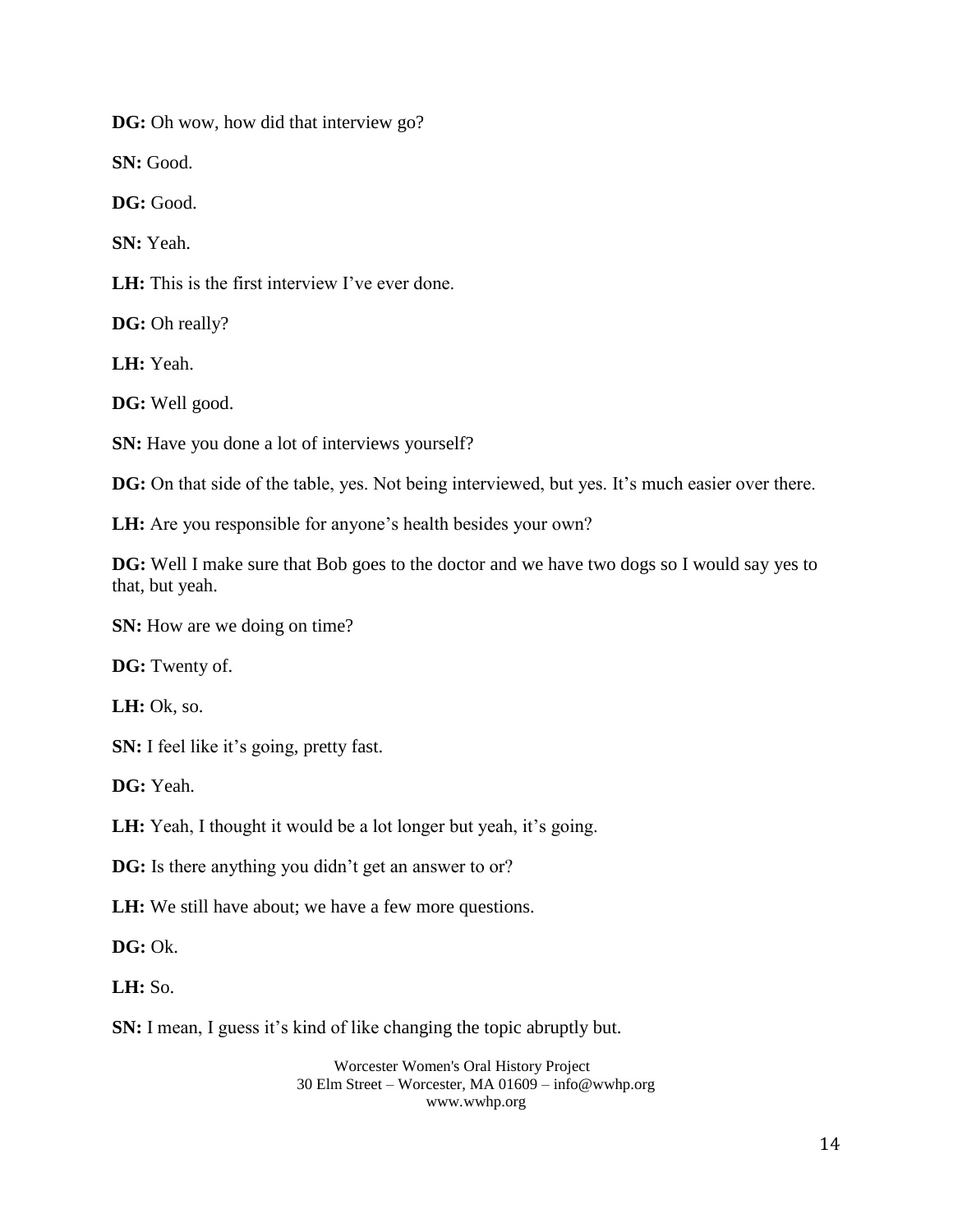### **DG:** Ok.

**SN:** Were there like any major historical events in Worcester during your time here that you have experienced?

**DG:** In Worcester. We had the fire at the, what's the name of the building? It was the first year we moved back to Worcester. It was in December. The Cold Storage fire where five firemen died. That was pretty profound in the sense that we were coming, Bob and I were coming back from a holiday, whereever the holiday semi-formal here on campus is and we saw all of the fire trucks and found out later what had happened. We had friends whose spouses were with the fire department so not knowing for a day or so was a little scary and then I think what really hit me was when I was driving to work and that time I was working in Marlborough. I was around [Rte] 290 by Dick's and literally going down the hill on 290 from Dick's all the, almost to [Rte] 495 past the Solomon Pond Mall was just bumper to bumper traffic of fire trucks. Everybody coming into the city for the memorial service and it just gave me the chills because you saw—I knew obviously they weren't all from Worcester. They weren't all from Massachusetts. I thought that was pretty profound. I think being here. I was here, you weren't here last year. That's right, because you are first years.

### **LH:** Right.

**DG:** There was a scare last year that someone had come on campus, there was a, I forget if it was a bomb threat or what it was. That was really disturbing but in a multitude of ways. I remember Bob was at a conference and at the time we had one dog, so Guinness and I went for a walk in the morning as we usually do. It must have been Columbus Day weekend. It wasn't really cold out and it was the fall semester and it just felt odd that there was no cars in the parking lot. Really, "When are all the students coming back?" and I thought maybe I was confused. "Maybe they are coming back today"and I started walking around and I got the Campus Security Office and it was just really eerie and creepy and I turned around and went home and I never checked my phone before I left and what I discovered is had I turned the corner and gone past Charlie's there would have been all the news agencies there. They had evacuated campus and I get here and Bob said, "I knew you were safe because you weren't on campus and I figured if something would happen like public safety would come up and get you." Like what! [all laugh] I mean my hair was on fire. I couldn't believe that I was here so then I had to go on with my day and I left. I exited campus and I think people were a little surprised to see me leaving and, again, there were all the media out there and you weren't allowed on campus until they did a full sweep so I had to go around. So I thought that was pretty interesting.

**LH:** Yeah, definitely. Sounds scary. When you hear about all these different things going on.

**DG:** Yeah.

**LH:** You would like to think that it wouldn't happen here but you just never know.

**DG:** Yeah.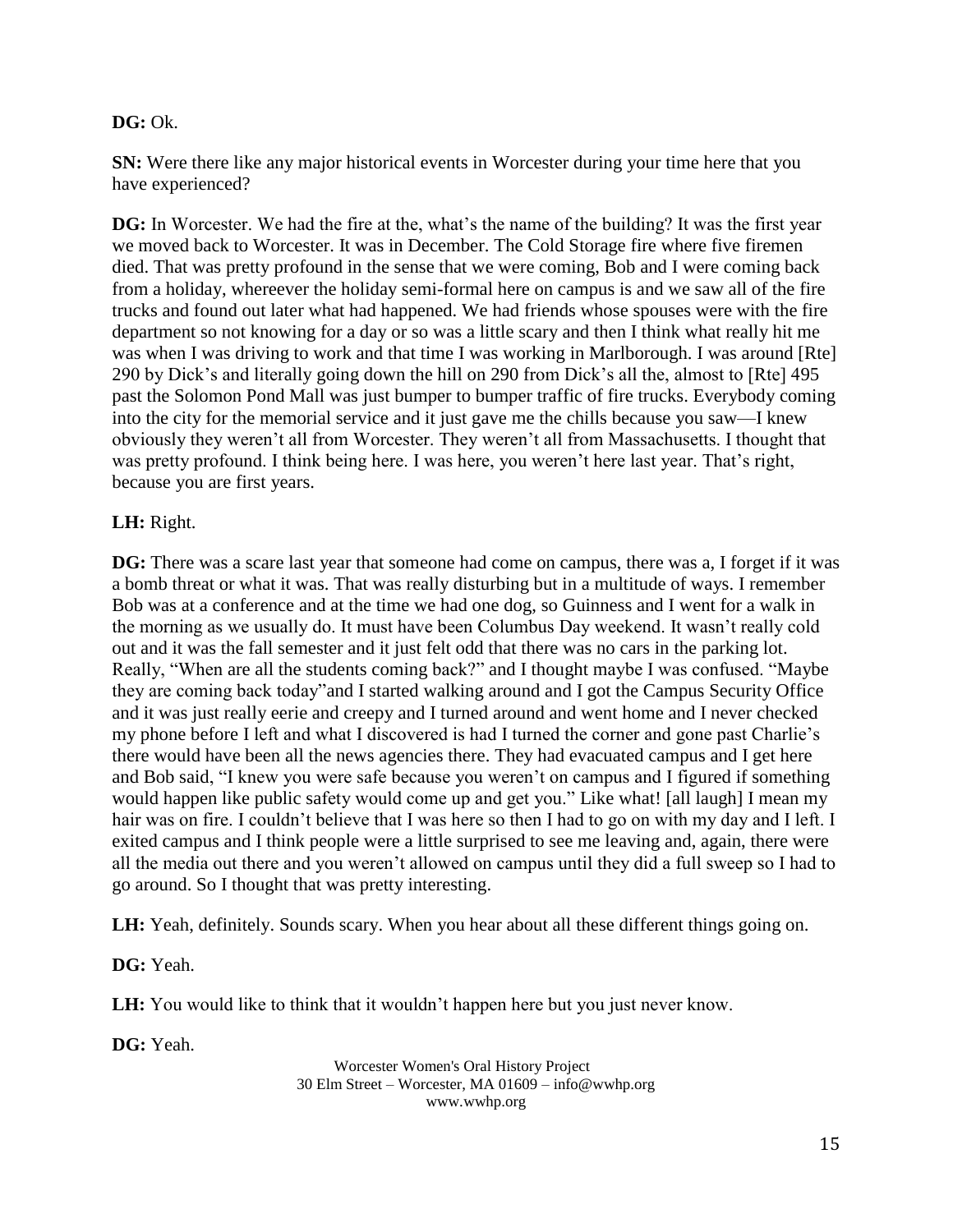**LH:** So I didn't know that there was a bomb threat here last year.

**DG:** Yeah, don't tell your parents. [all laugh] so there was that. There was a storm a couple years ago and I forget exactly, maybe three or four years ago where, out more towards Sturbridge and Southbridge there were, in Charlton, there were tornadoes and micro bursts that set down but here there was just an eerie glow to the sky. I remember, I remember my office overlooks, it's on the fourteenth floor, it overlooks City Hall but I'm high enough so I can also see the mountains. So I see the Mount Wachusett and I remember the sky was an orangey, like a orangey brown and it was kind of green and it was really, really windy and I remember there were all sorts of alerts going on the radio and on TV you could hear the sound, you really shouldn't, you know, get to cover, tornadoes in the area, so that was a little disturbing.

## **LH:** Yeah.

**DG:** I had a friend of mine whose home was actually picked off his foundation.

**LH:** Wow. Yeah, we don't usually get tornadoes around here.

**DG:** No, not like that. So yeah, that was three pretty significant things.

**SN:** Yeah.

**DG:** And the ice storm.

**LH:** Oh yeah.

**DG:** That's another one. The ice storm was very impactful, and obviously the blizzards last year was.

**LH:** That was a lot of snow.

**DG:** I would say those three are pretty significant.

**SN:** I just think it's cool to hear about other people's experience. Oh I guess this sort of ties in but is a bit more general. It's like, you have any memories of significant historical events?

**DG:** Well I was in college when the Challenger [space shuttle] exploded and I remember watching it on TV and I was getting ready to go to a press luncheon. St. Michaels hosted the Vermont Press Association and we would have a teacher speaker every year and that year was, he wrote Gideon's Trumpet. [Anthony] Lewis I think was his name but that was an unbelievable experience. Let me check to see what his name was because, that was but the whole experience, it was like twentieth, thirtieth anniversary or something like that since the space Challenger.

**SN:** Yeah.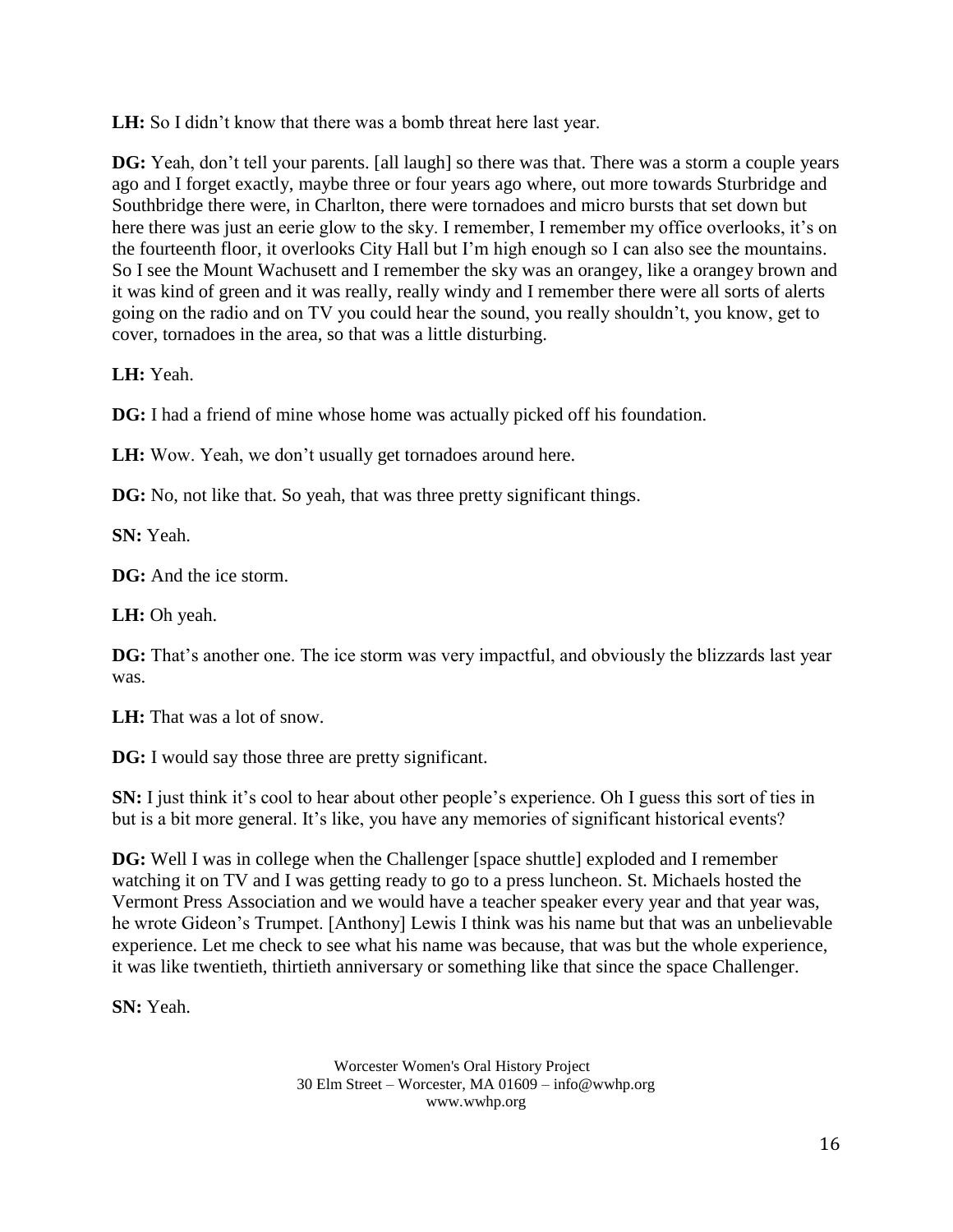### **LH:** Yeah, I'm not sure.

**DG:** That was pretty remarkable. Anthony Lewis is the author, he spoke. Obviously 9/11 was another event where, I was working at Fidelity Investment at the time and I was in a meeting and I came out of the meeting and was told what had happened and really couldn't understand because at the time it was still thought it was human error, sort of a malfunction, technology, and then as the day sort of unfolded, we started hearing more things. My college roommate's husband worked near the Pentagon so that was frightening trying to find and being able to reach out to people you couldn't. You know, cellphones weren't working. We couldn't call. We were in a lockdown and I remember driving back on campus and ran into a former student now working, I think, in Boston, and he just, he was walking and I stopped the car and just said, you know, "Brad, are you ok?" and just that brief sort of dialogue that he and I had and it was the simple, you know, I was sitting in the car and he just very simply said, "Take care" and sort of walked away and just that, that human touch was really, I think, important and I'd been watching the whole day unfold and not really knowing what to make of it all. I think when the Murrah Federal Building in Oklahoma was bombed. That was something else that was really just a little surreal. You know, a lot of what has been going on recently. We were in Canada, Montreal, Quebec when the Newtown Shootings occurred and being asked by Canadians or other people that were travelling to the United States, "How are you?" I think being abroad anywhere when anything happens is really interesting. We were in Nigeria, or were we in Paris, when the whole Tiger Woods, when his whole persona imploded and you're realized he wasn't the nice guy you thought he was. The issues with women and all of that.

## **LH:** Yeah.

**DG:** And just, to get the whole take in a foreign country to watch all that unfold. Sometimes we are really over the top here. It's interesting just to be there and watch that. Yes, so I think I have given you more than enough then you probably asked for.

**SN:** Through tough times, what has kept you going?

**DG:** You know, I think, I think recently it gets harder to, rationalize things. When you're younger you feel infallible. Nothing's going to happen to me and now you realize that anything can happen at any time. A colleague of mine just lost her husband and you realize that, you know, to you fifty sounds really old. I think what has really been important is my friends, my brother more so because, well we fight like cats and dogs, but we developed a strong relationship. Well obviously Bob, he keeps, he's very even and level headed, you know. Sometimes I go off on one or the other so it has a very calming effect.

**LH:** How do you define success in your life and has that changed over time when you were younger?

**DG:** Yes, I think early on success was just all about, you know, title and money and it's not that it's still not that, but I think that because I would be disingenuous if I said that, but I guess I'm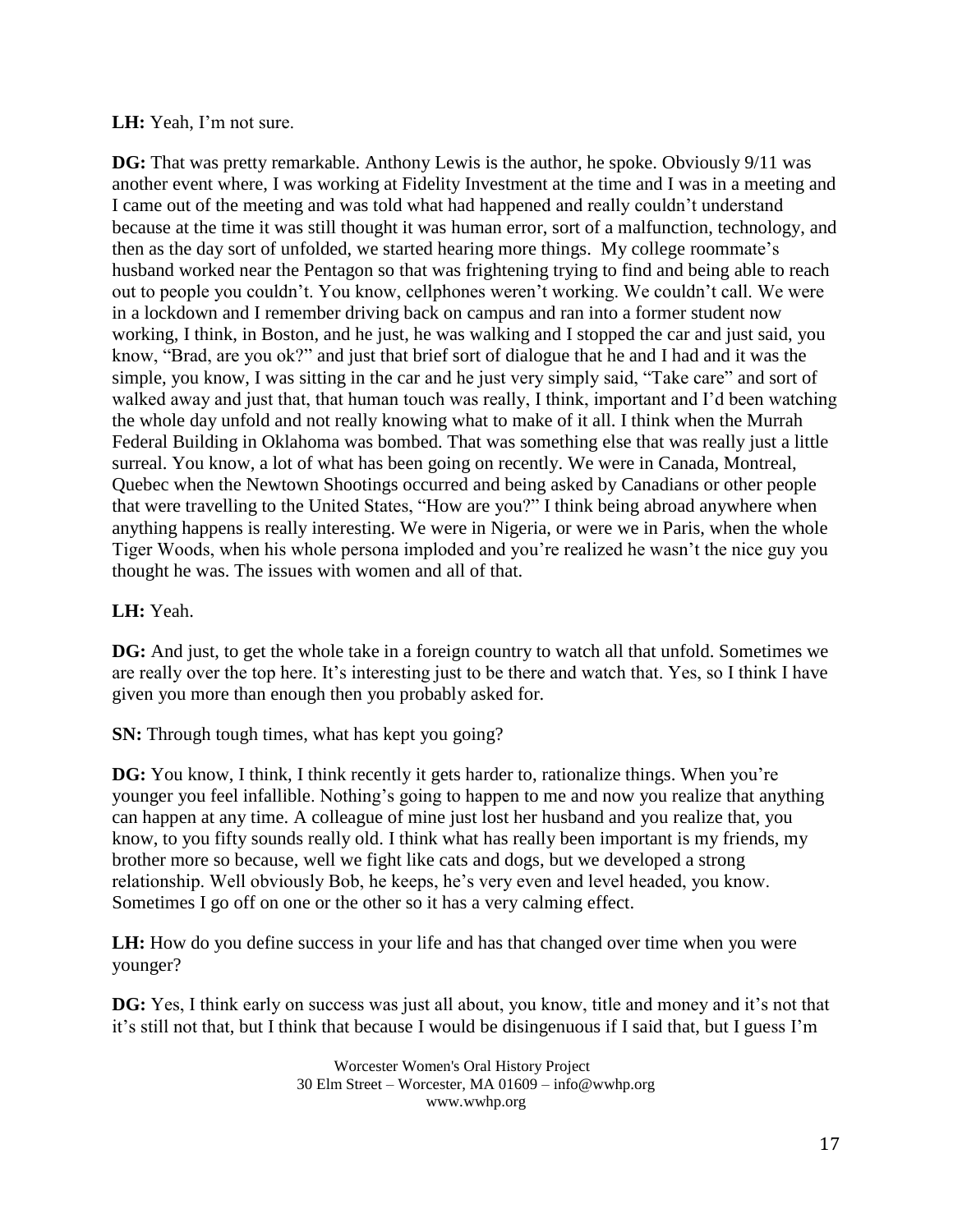also looking at whose lives I have impacted and how I impacted them. If I had been a positive influence and I think about if something were to happen, what would they say about me if I were gone, and I would like them to say good things obviously. [all laugh] But you want them to remember you for good times that you had with them or you make them a special meal or you brought them some flowers or something like that. I think that's success too. Being able to balance it all, which is hard.

**SN:** Based on your life experiences, I guess, sort of, what you are doing now with your organizations, what advice would you give to woman today and in future generations?

**DG:** I think the same thing I said before is find something you feel passionate about and do it and don't feel bad if you want to get involved in something else. Paying it forward is huge. You need to find someone you can share things with and have them realize that the best thing I can do is just be present and share things with other people and I think the other piece is that even the simplest of things sometimes means the world to people and don't sell yourself short by just calling from the phone and saying hi or now sending a quick text with a little smiley face or something. Baking cookies, you know? Offering to help someone in the sense of you have something and they need it, you give it to them. I think those are good pieces of advice. Don't take yourself too seriously. [all laugh] And keep a sense of humor. [all laugh] Oh, don't drink cheap wine [all laugh].

**SN:** Ok.

**LH:** Duly noted.

**DG:** Yeah, or cheap wine's ok. Just don't drink bad wine. If you don't like it, don't drink it.

**LH:** Good advice.

**DG:** Do you mind? [laughter]

**SN:** I was thinking about this question that, now that we are working to tell a fuller story about the history of woman that has been recorded in the past, what should we include?

**DG:** Wow. Be sure to include, I think as many woman as you can. As many diverse—and diversity isn't just skin color or ethnicity or religion buts it's socio-economic class, education. I think asking women to be open and honest about what they are talking about and it's ok to make mistakes when you are talking, and asking if you could rewind that knowing that you won't but…[all laugh] You know, I think inclusion and making sure everyone feels that they have a voice and asking them what matters to them. I bet if I ask you what you are really passionate about or what matters to you would be very different from another first-year student that could be from the very same town that you are from.

**SN:** Yeah.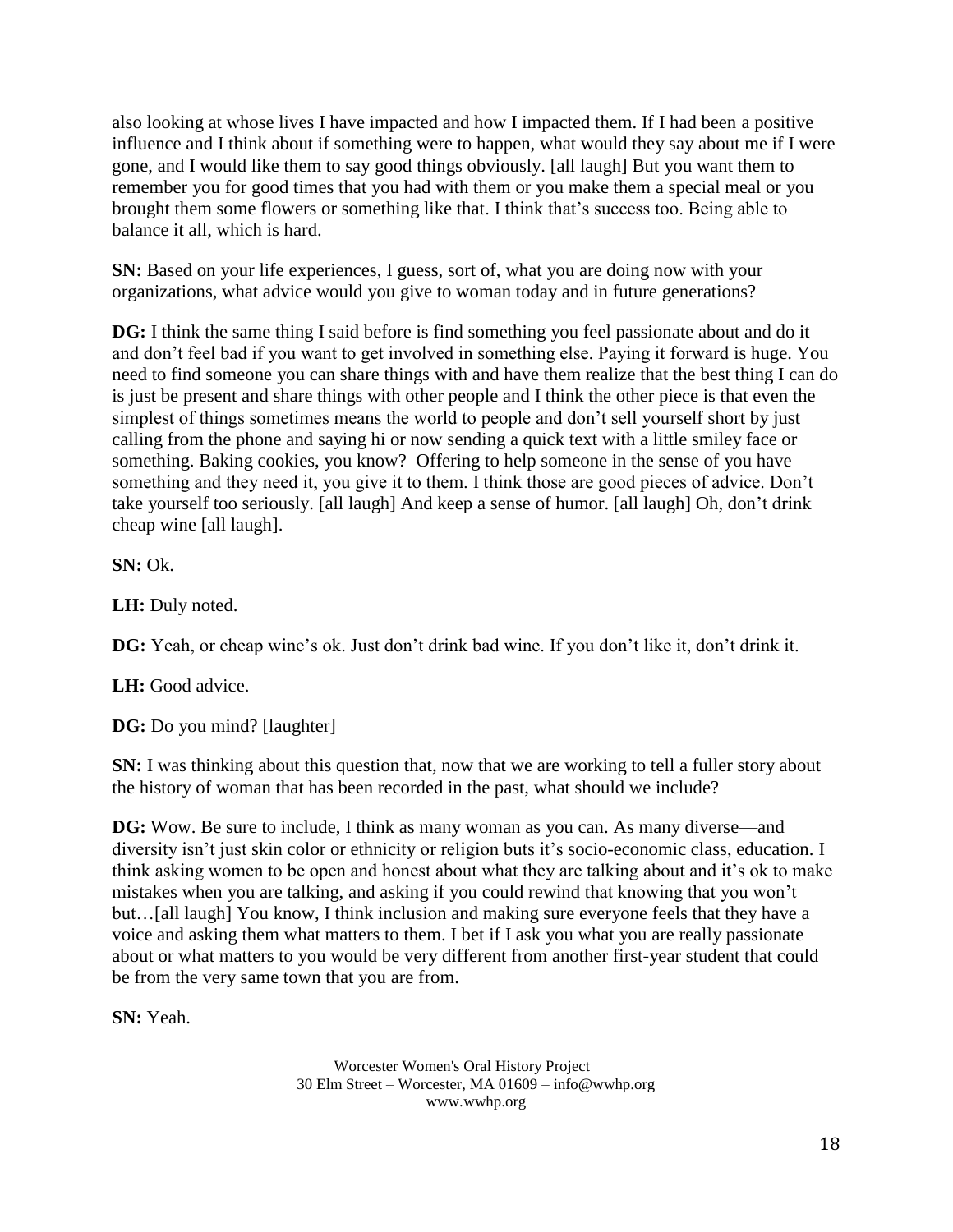**DG:** That's a great question.

**SN:** Yeah.

**DG:** What would you think of?

**LH:** I would probably say like, the same as you, like, get like a well diverse amount of points of view because every single person has their own point of view.

**DG:** Yeah.

**LH:** So it gets, it gives you a nice, well-rounded version of how the world works.

**DG:** Yeah, because everybody is going to look at the experience differently and remember something differently. I mean, I bet if you had siblings and you asked them about an experience you had, that you all had, you all will have a different take on it. [all laugh]

**SN:** Definitely.

**DG:** Wait a minute, no; it was a peanut butter and jelly sandwich. No, no, it was a grilled cheese.

[All laugh]

**SN:** I guess the last and concluding question is. [laughter] Is there anyone that you would suggest for future interviews?

**DG:** Now is there criteria that they live in Worcester or work in Worcester or anything like that?

**SN:** It could be.

**LH:** I think as long as it involves Worcester somehow I think, so, but I'm not one hundred percent sure.

**DG:** Ok. I have a colleague. Her name is Linda Kukola and if Charlene is listening to this and if she wants to reach out to me I would be happy to get them in touch with each other. I have another who is just one of my dearest friends. Suzanne Largist and she actually has a great— Linda works in Worcester, she doesn't live in Worcester. Suzanne grew up in Shrewsbury, grandparents lived in Worcester. She and I actually lived together in college. She lives in Worcester now. She taught in Worcester. She now has a teaching position out in Springfield. I think both them would be a great addition and a great person to, great people rather, to share their experiences with the community. Yeah, I think they'd be great.

**LH:** Thank you.

**DG:** Thank you.